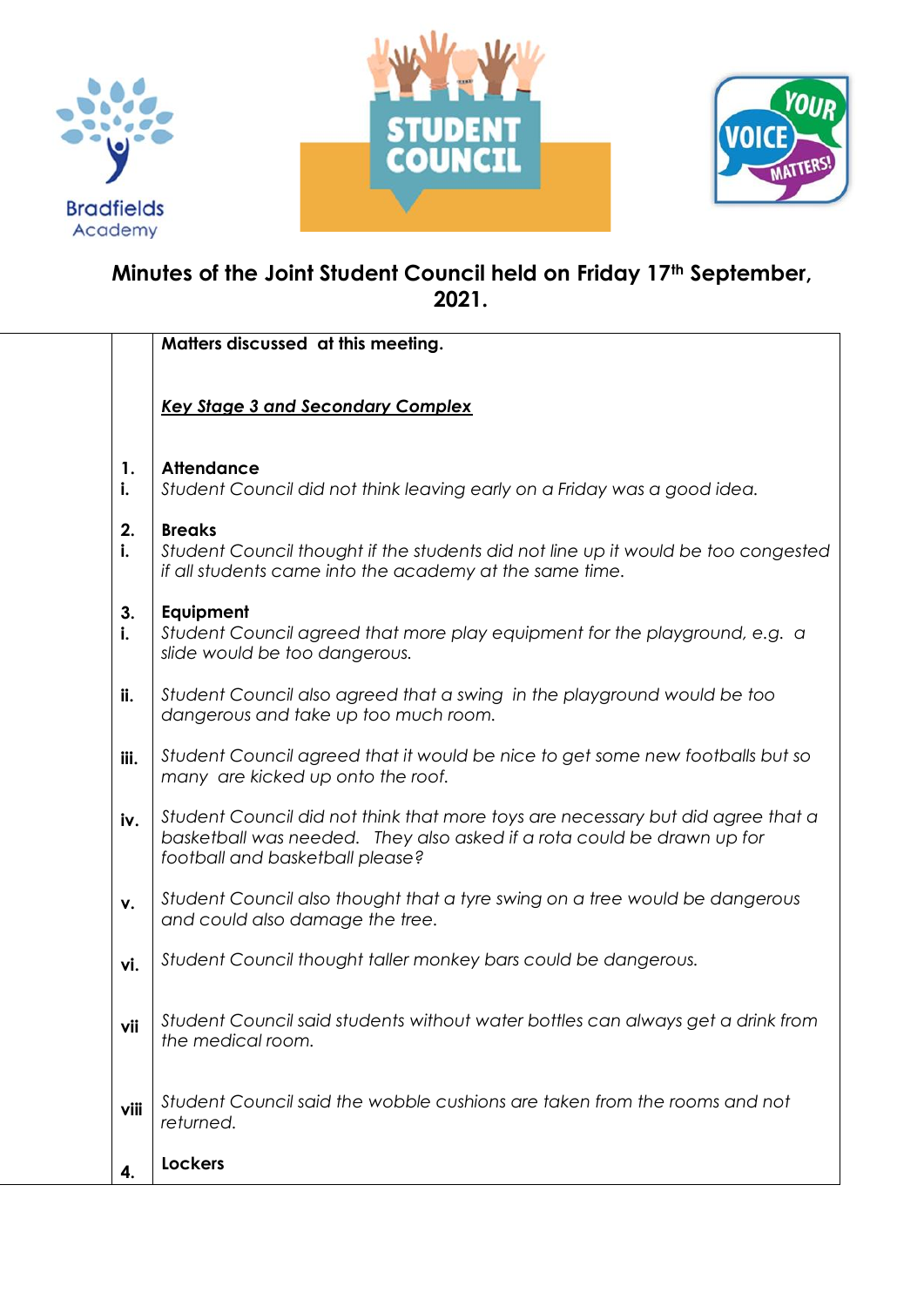





| Academy |           |                                                                                                                                                            |
|---------|-----------|------------------------------------------------------------------------------------------------------------------------------------------------------------|
|         | i.        | Student Council agreed bigger lockers would be good but also agreed they<br>would take up too much space.                                                  |
|         | 5.<br>ii. | <b>Premises</b><br>Student Council thought it a good suggestion for Birch to have a chill out zone<br>with beanbags but also questioned where it could go. |
|         |           | <b>Key Stage 4 and Secondary Complex.</b>                                                                                                                  |
|         | 2.<br>i.  | <b>Breakfast Club</b><br>Student Council thought the menu at breakfast club is quite varied as it is.                                                      |
|         | 3.<br>i.  | <b>Clubs</b><br>Student Council did not think a Fidgit toy club was necessary.                                                                             |
|         | ii.       | They did think a colouring club would be popular,                                                                                                          |
|         | 5.<br>i.  | Equipment.<br>Student Council agreed that some more football and basketballs would be<br>appreciated.                                                      |
|         | ii.       | Student Council agreed that there is sufficient shade on the playground without<br>a gazebo sail.                                                          |
|         | iii.      | Student Council did not think more games were needed in the classrooms.                                                                                    |
|         | iv.       | Student Council said that all the cycle helmets needed attention.                                                                                          |
|         | ٧.        | Student Council also thought a big swing and slide in the playground by Russell<br>Square would be too dangerous.                                          |
|         | vi.       | Student Council agreed that a lot of the classroom chairs are wobbly and<br>unsafe.                                                                        |
|         | 6.<br>i.  | <b>Lunches</b><br>Student Council thought that maybe milk is not offered at lunch any more due to<br>cost.                                                 |
|         | ii.       | Student Council did not think the fish is too crispy but did agree that the chips<br>are cold.                                                             |
|         | 7.        | <b>Premises</b><br>Student Council said they thought a common room was for students when they<br>became 6 <sup>th</sup> Formers.                           |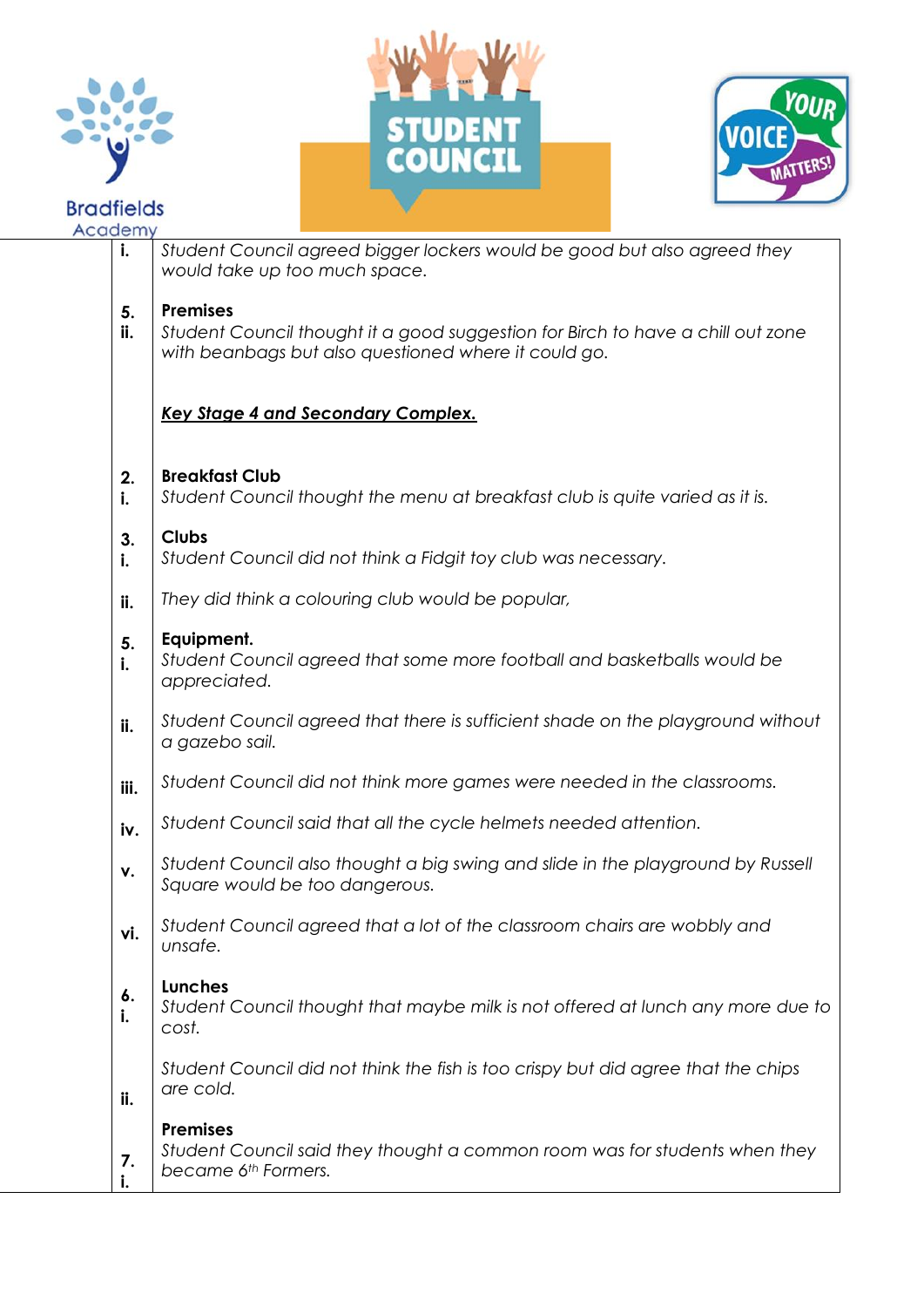





## **Recycling**

- **8.** *Student Council said not all students use the bins provided and just drop their*
- **i.** *rubbish, which get blown around*

#### **Therapy Dog**

**10. i.** *Student Council all agreed it would be lovely to be able to see Jensen more often.*

### **Uniform**

**11 i.** *Student Council did not think the wearing of ties a good idea, except for 6th Formers.* 

### **Water**

**i.**

**12,** *Student Council agreed that the no access to water was due to Covid.*

### **6th Form**

### **Equipment**

- **3.** *Student Council explained the problem with the wi fi occurs when using the*
- **i.** *laptops and ipads.*

### **Friendship Groups**

- **4.** *Student Council thought the idea of friendship groups an excellent idea, but for*
- **i.** *all students across the academy.*

### **Lunches**

**5. i.** *Student Council agreed it the second sitting for lunch is rushed because they have so little time*

### **New Staff.**

**6. i.** *All the Student Council thought it an excellent idea for the students to meet all the new members of staff, to enable them to put faces to names.* 

### **Postal Service**

**7. i.** *Student Council thought it an interesting idea for the 6th Form to be able to receive letters and small packages delivered to them at the academy.* 

### **Premises**

**8. i.**